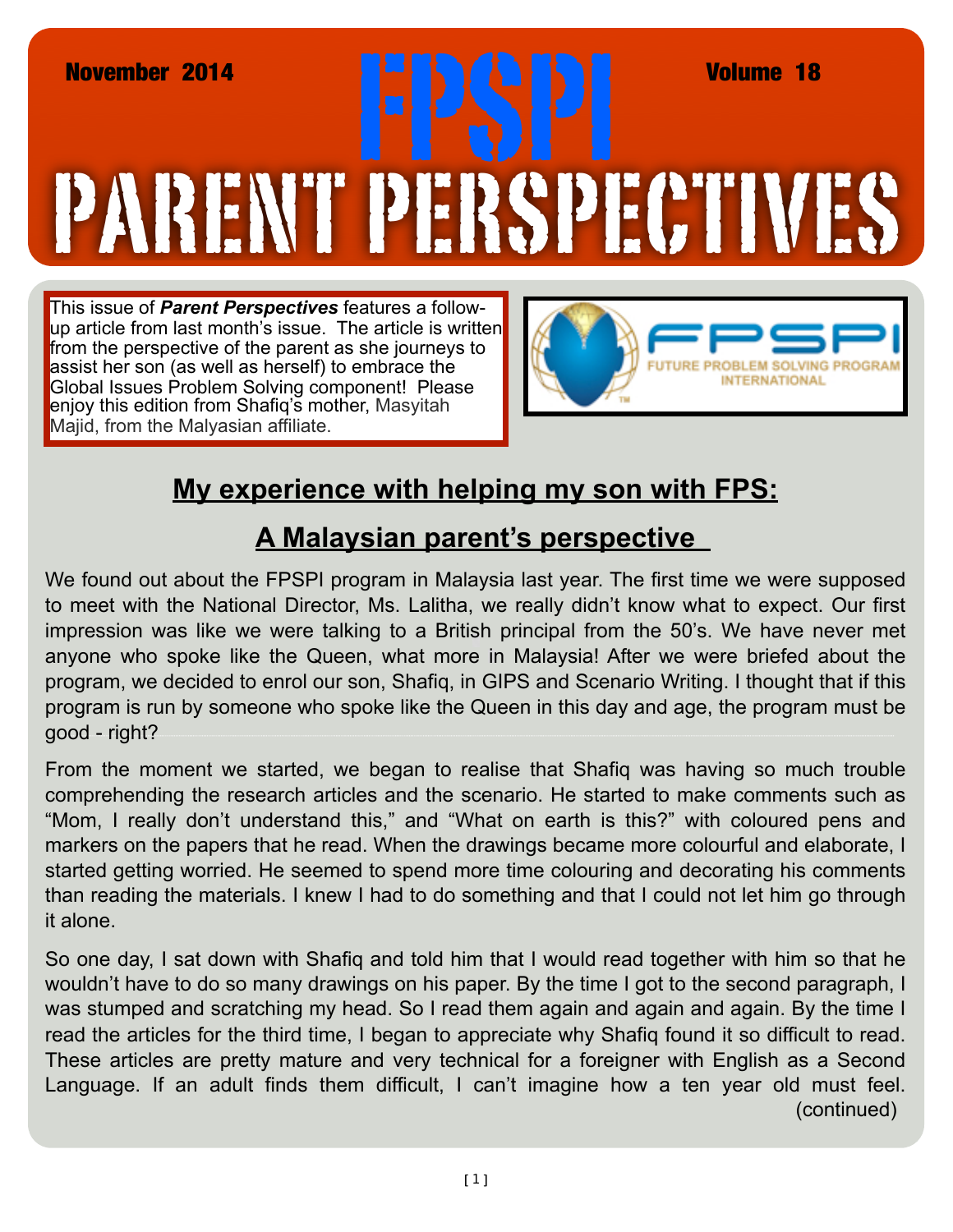So, I turned to my personal walking encyclopedia aka my beloved husband for help. I showed him what I've read and after much discussion/arguments, we decided that in order for Shafiq to go through the 6 step process effectively, he must have a strong understanding of the philosophy of each topic. He also needed to be able to extract main ideas from the future scenario easily. So, we thought we would just spend about a few hours each weekend going through with him and everything would be ok! But, it was easier said than done. It was actually a very difficult, time consuming and overwhelming process. Our kid was just not



Masyitah and her family.

mature and worldly enough to understand the topics being discussed. He was just not exposed to real life world issues and implications. Sometimes, he could understand things with just one or two discussions, which was a relief. But sometimes, he struggled so hard that it took us even much longer to the point where we had to go through with him line by line. I must admit that those were stressful moments but laughable moments as well because we had no one to guide us and we sometimes guessed about what those articles really meant just to show our kid that we were smart when actually we had no clue! My parents think that I was over my head and that I should just quit and let it be. But, I wasn't about to give up. Call me a crazy tiger mum but I just could not show my kids that I give up that easily.

I decided to buy some guide books from Ms. Lalitha to help me understand what this GIPS and scenario writing was really all about. I figured if my kid had to "suffer" this much, I might as well "suffer" with him just to support him. So there I was burning the midnight oil reading and taking notes just like an overgrown college student. At that time, I really wasn't sure what my kids thought of me. I wasn't sure of myself either! Halfway through though, I was hooked. This, in my opinion, is a really great program to immerse your child with intellectualism. If you want your child to be more exposed to real life global issues that extends beyond the normal academic realm of math, science and English, this is the place to be. I haven't found another program in this country that can test a child's ability to do problem solving in this way before. In fact, I think a lot of adults I know can benefit from this program as well.

I was reading so much that I was able to recite the six steps and comment on Shafiq's essays in my sleep. But let me tell you, reading these books was the best decision that I have ever made. I am really able to help my kid when I know what is expected and what to do. By then, my husband and I were able to tweak and refine our approach when discussing with Shafiq on the whole process. In fact, we looked forward to every new topic so that we could read and discuss the articles and scenario together. It was a full family affair (snacks included)!

We have been in this program for over a year and Shafiq is definitely more confident and experienced now compared to when we first started the program. The icing on the cake was when Shafiq was selected to participate in the International Conference in the United States this year. It was a life changing moment for him. He came back different. There was a certain air of confidence and maturity about him that even his teachers noticed in him. He hasn't just gained a better understanding and appreciation for real life issues; he suddenly became more interested and concerned about what was happening around him. (continued)

[2] **Masyitah is a mother of two boys from Malaysia. She studied in Boston, Massachusetts and worked in an oil and gas firm before she decided to leave the corporate world to spend time with her children. She has been a homemaker for the past 10 years and has loved it!!! She has various interests ranging from cooking to traveling to swimming to scrap booking. She enjoys spending her free time with her boys**.